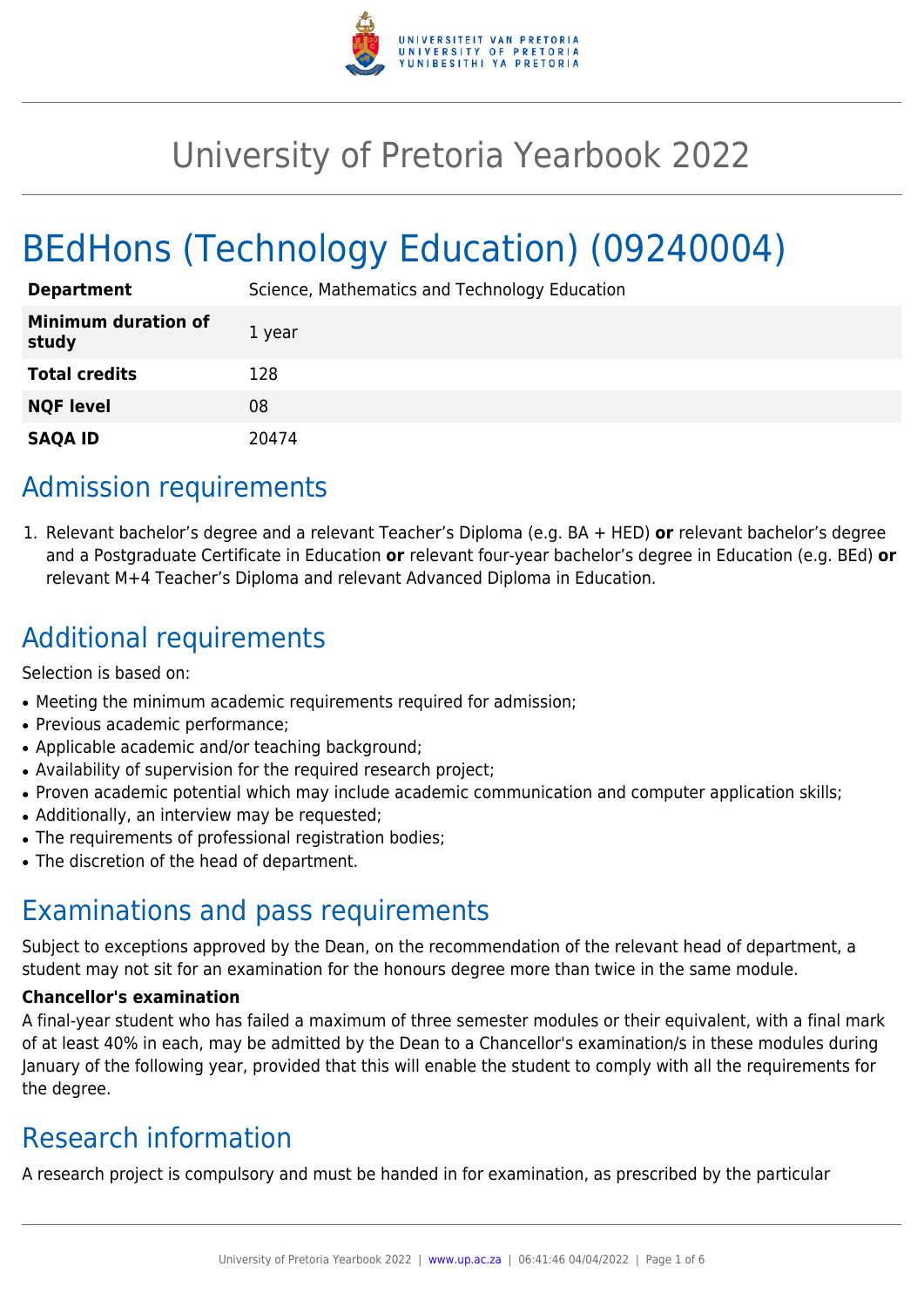

department.

# Pass with distinction

The degree is conferred with distinction on a student who has obtained an average of at least 75%, with a minimum of 70% in each module (no rounding).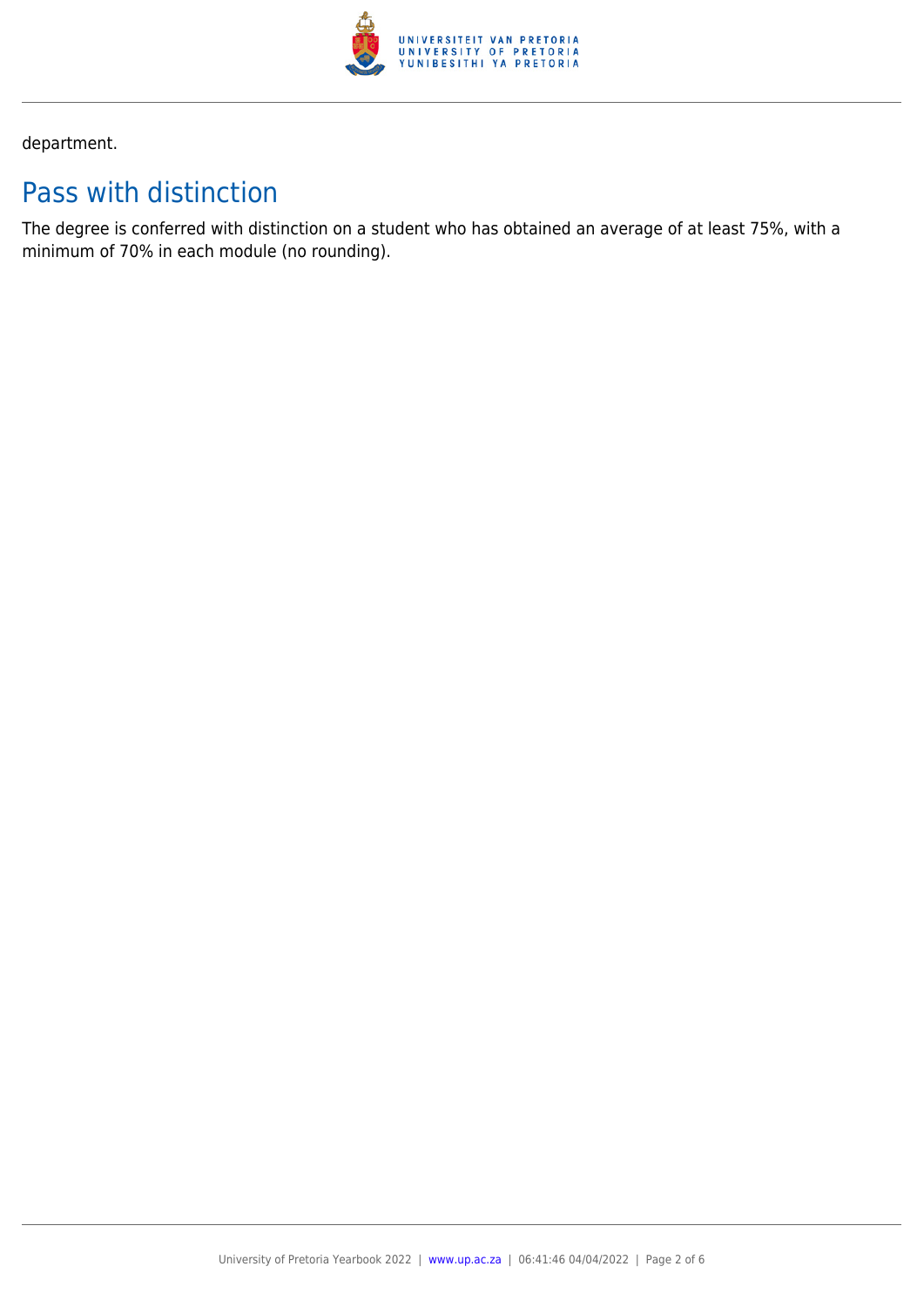

## Curriculum: Final year

#### **Minimum credits: 128**

When the full-time option is chosen, all "Fundamental" and "Core" modules must be selected. When the part-time option is chosen, NMQ 745, EDS 711, CDD 710 and API 711 must be selected in the 1st year and NMQ 755, TNO 730, SMP 780 and SCU 731 must be selected in the final year.

### **Fundamental modules**

#### **Part 1: Research proposal 755 (NMQ 755)**

| <b>Module credits</b>         | 16.00                          |
|-------------------------------|--------------------------------|
| <b>NQF Level</b>              | 08                             |
| Language of tuition           | Module is presented in English |
| <b>Department</b>             | Humanities Education           |
| <b>Period of presentation</b> | Semester 1                     |

#### **Module content**

Guided literature research, formulation of a conceptual framework and development of a research proposal for a supervised research project of limited scope.

#### **Part 2: Research report 780 (SMP 780)**

| <b>Module credits</b>         | 16.00                                        |
|-------------------------------|----------------------------------------------|
| <b>NQF Level</b>              | 08                                           |
| <b>Prerequisites</b>          | <b>NMQ 755</b>                               |
| <b>Language of tuition</b>    | Module is presented in English               |
| <b>Department</b>             | Science Mathematics and Technology Education |
| <b>Period of presentation</b> | Semester 2                                   |

#### **Module content**

Supervised research project of limited scope. Research proposal development; Use quantitative and/or qualitative methods. Writing a research report.

### **Core modules**

#### **Assessment approaches and instruments 711 (API 711)**

| <b>Module credits</b> | 16.00                                        |
|-----------------------|----------------------------------------------|
| <b>NQF Level</b>      | 08                                           |
| <b>Prerequisites</b>  | No prerequisites.                            |
| Language of tuition   | Module is presented in English               |
| <b>Department</b>     | Science Mathematics and Technology Education |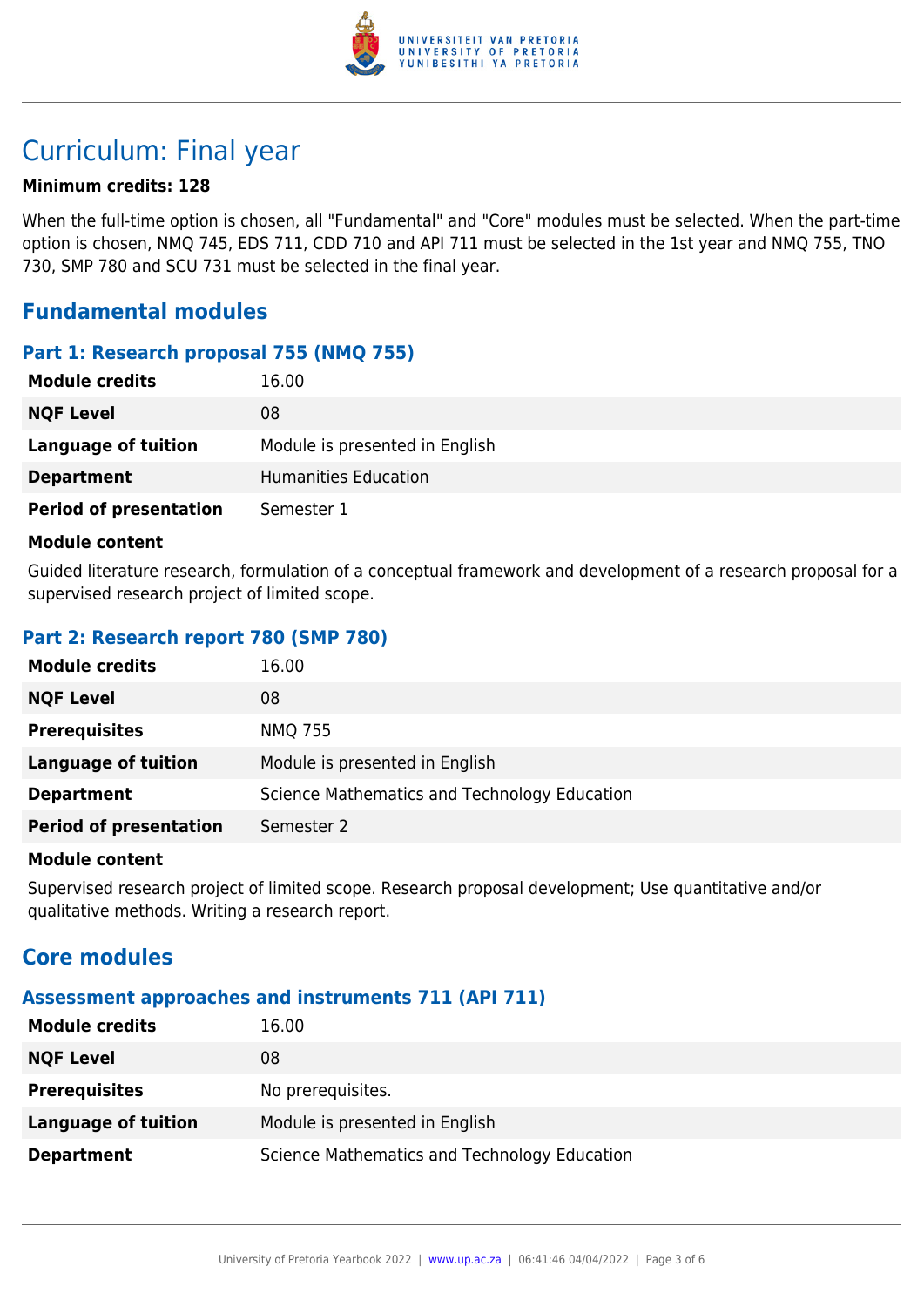

#### **Period of presentation** Semester 2

#### **Module content**

Foundations, principles and ethics of assessment practices. International trends. Quantitative and qualitative modes of assessment and appropriate instruments. Generating evidence for assessment. Assessment and quality assurance. Techniques of computer-based assessment.

#### **Curriculum development 710 (CDD 710)**

| <b>Module credits</b>         | 16.00                                        |
|-------------------------------|----------------------------------------------|
| <b>NQF Level</b>              | 08                                           |
| <b>Prerequisites</b>          | No prerequisites.                            |
| Language of tuition           | Module is presented in English               |
| <b>Department</b>             | Science Mathematics and Technology Education |
| <b>Period of presentation</b> | Semester 1 or Semester 2                     |

#### **Module content**

Principles and foundations of curriculum/programme design and development. International and national models and trends in curriculum/programme development. Principles of outcomes-based programming in the SAQA context. Curriculum development models and instruments in action. Situation and task analysis needs assessment. Development. Dissemination. Implementation as a change process. Assessment and evaluation.

#### **Philosophy and social imperatives of education 711 (EDS 711)**

| <b>Module credits</b>         | 16.00                          |
|-------------------------------|--------------------------------|
| <b>NQF Level</b>              | 08                             |
| <b>Prerequisites</b>          | No prerequisites.              |
| <b>Language of tuition</b>    | Module is presented in English |
| <b>Department</b>             | <b>Educational Psychology</b>  |
| <b>Period of presentation</b> | Semester 1                     |

#### **Module content**

Meta-theories in education. Empiricism; rational empiricism; critical rationalism; critical theory; phenomenology; hermeneutics; system theory; philosophies in education: traditional philosophies; indigenous (African) philosophies. The influence of modernism and postmodernism on education. Sociological imperatives for education. Theories of societal change and roles and values of education. Comparative perspectives on learning theories and their meaning for education.

#### **Educational research methodology 745 (NMQ 745)**

| <b>Module credits</b> | 16.00                                        |
|-----------------------|----------------------------------------------|
| <b>NQF Level</b>      | 08                                           |
| Language of tuition   | Module is presented in English               |
| <b>Department</b>     | Science Mathematics and Technology Education |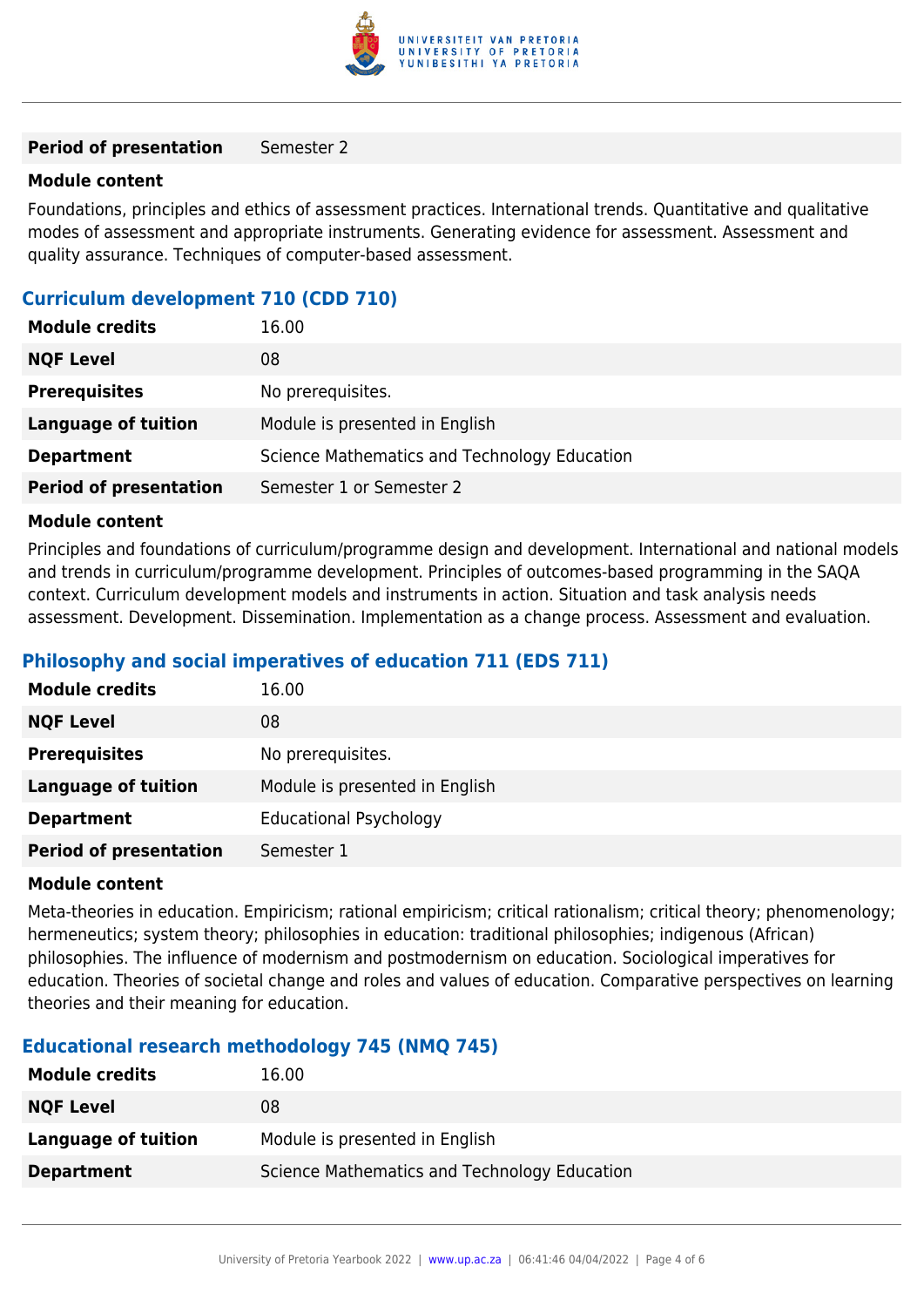

#### **Period of presentation** Semester 1

#### **Module content**

The nature of educational enquiry: contexts of research, research ethics, truth, rationality, subjectivity and objectivity; Quantitative and qualitative modes of enquiry, research designs and data collection techniques. Various approaches to qualitative research including case study research, historical research, ethnographic research, and action research. Basic concepts and principles of quantitative research. Statistical techniques in the educational research process. Survey methodology and questionnaire design. Classification and graphical representation of data. Descriptive measures. Statistical inference. Data-processing procedures. Parametric versus non-parametric tests. Some test statistics (e.g. F-Test and T-test). Formulating a research methodology for a limited project.

### **Sciences curriculum 731 (SCU 731)**

| <b>Module credits</b>         | 16.00                                        |
|-------------------------------|----------------------------------------------|
| <b>NQF Level</b>              | 08                                           |
| Language of tuition           | Module is presented in English               |
| <b>Department</b>             | Science Mathematics and Technology Education |
| <b>Period of presentation</b> | Semester 2                                   |

#### **Module content**

The nature of the natural sciences, technology and mathematics: public understanding of scientific, mathematical and technological endeavours and their impact on society. Ethical implications of practices and advances in these fields. Indigenous Knowledge Systems (IKS), ethno-mathematics and technologies and ways of knowing. Implications for teaching and learning content, and anticipated outcomes. The purpose and nature of curricula to develop scientific ways of understanding the world.

### **Design and technology education 730 (TNO 730)**

| <b>Module credits</b>         | 16.00                                        |
|-------------------------------|----------------------------------------------|
| <b>NQF Level</b>              | 08                                           |
| <b>Prerequisites</b>          | No prerequisites.                            |
| <b>Language of tuition</b>    | Module is presented in English               |
| <b>Department</b>             | Science Mathematics and Technology Education |
| <b>Period of presentation</b> | Semester 1 or Semester 2                     |

#### **Module content**

Philosophy of Technology and Design Science. Design Science is examined from an information processing point of view. The unique nature of Technology is explored and the relationships between Technology, Design and Natural Science are drawn with a particular focus on social technological understanding.

The regulations and rules for the degrees published here are subject to change and may be amended after the publication of this information.